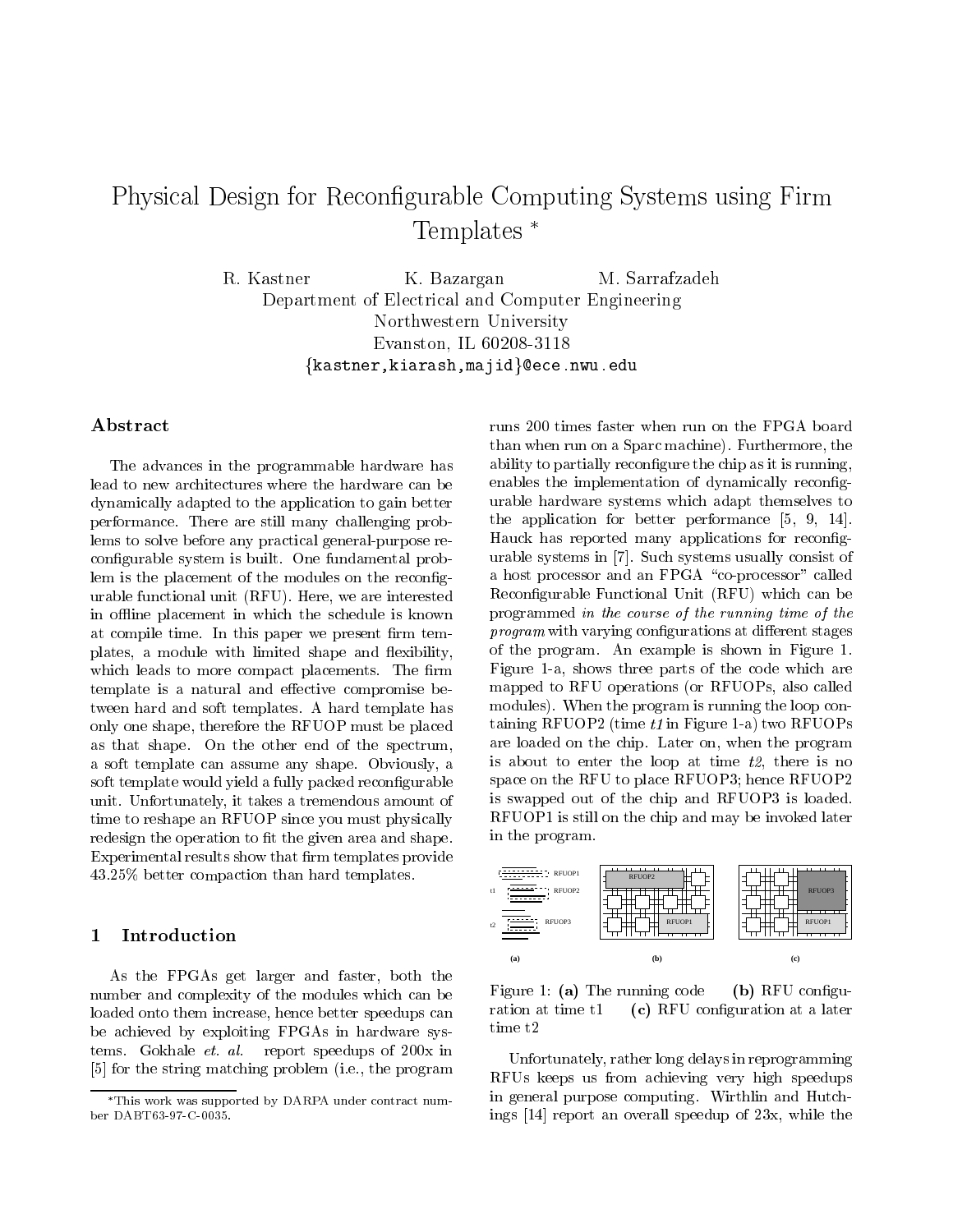speedup could be  $80x$  if configuration time was zero (the configuration time is  $16\%$  to 71% of the total running time).

A number of methods have been proposed to overcome the delays in reconfiguring the RFUs, e.g.,  $[6, 8]$ . Although these algorithms are necessary for a practical reconfigurable system, we still need fast and powerful physical design CAD tools to do RFU real estate management both offline and online. In the offline version, the flow of the program is known in advance (e.g., in DSP applications, or loops containing basic blocks) and hence the configuration management component can do various optimizations in the conguration of the RFU before the system starts running. On the contrary, in the online version the decision on what operations should be launched is not known a priori. The flow of the program is not known in advance and hence the RFU configuration management should be done on the fly.

Both online and offline versions of the placement algorithms are important for recongurable computing systems. Due to the hard nature of accurately predicting the run time behavior of a general program at compile time, one needs online placement algorithms for at least parts of the RFU manager kernel. The of fline algorithm can be exploited to generate compact placements for a group of RFU operations which will execute in sequence, e.g., part of the code in a basic block (the compact placement of the group of RFU modules can be seen as one atomic module when the online placement method is running). Furthermore, placements generated by an offline method can serve as baseline solutions for the online versions, and help us devise better online algorithms. Hence, the most important feature of an offline placement algorithm is the quality of the placement it generates, even though it is a slow method.

To this date, the place and route algorithms proposed for FPGAs are generally very slow or do not generate high quality placements. Examples are [10, 11, 12]. The only fast placement algorithm reported in the literature is a work by Callahan et. al. [4] which is a linear time algorithm for mapping and placement of data flow graphs on FPGAs. Their algorithm utilizes the FPGA area efficiently, but it is limited to datapaths only.

Our goal is to devise efficient methods for placing RFU operations on the chip as compactly as possible so that the results can be used both by the offline algorithm and as a baseline for assessing the quality of online methods. We propose firm templates for offline placement of the modules on RFU, and show the effectiveness of the proposed methods by comparing their placements with other offline algorithms (See  $[1, 15]$ ).

The rest of the paper is organized as follows: In Section 2 we have described our model of the recon figurable system. We have also defined measures to compare effectiveness of different RFUOP placement algorithms. Our methods are described in Section 3 and 4. Experimental results are shown in Section 5. Section 6 contains a conclusion and discussion on possible ways to improve our algorithms and further experiments to give us more insight on the nature of the problem.

# 2 Our Model of a Reconfigurable Computing System

Brebner [2] suggests an environment in which the runtime system dynamically chooses between hard ware (RFU operation) and software (main host CPU instructions) implementations of the same function based on profile data or other criteria. We use the same paradigm in our model. An RFUOP  $r_i$  can be either *accepted* or *rejected* based on availability of RFU real estate. If an RFUOP is rejected, the same function should be performed by the host CPU and hence a running time penalty is incurred. We use set  $ACC$  to represent RFUOPs which are accepted (See Equation 1).

Our model which deals with the placement engine of the RFU configuration management interface. assumes that RFUOPs have been scheduled during compile time. Furthermore, it does not consider any caching of the modules on the chip during the runtime.

The set

$$
\mathcal{RFUOPS}=\{r_1,r_2,\cdots,r_n\mid r_i=(w_i,h_i,s_i,e_i)\}
$$

represents all the RFU operations defined in the system, where  $w_i, h_i, s_i$  and  $e_i$  are all positive integers with the additional constraint that  $s_i < e_i$ .  $w_i$  and  $h_i$  are the width and height of the implementation of the RFUOP  $r_i$  in the library respectively.  $s_i$  is the time the operation  $r_i$  is invoked and  $(e_i - s_i)$  is the time-span it is resident in the system.

The placement engine can be invoked in only two ways: insert a module which is not currently on the chip (at time  $s_i$ ) and *delete* a currently placed module from the chip (at time  $e_i$ ). If there is a cache manager in the system (See Figure 2), it will issue insertion/deletion requests to the placement engine only when such operations should actually take place. For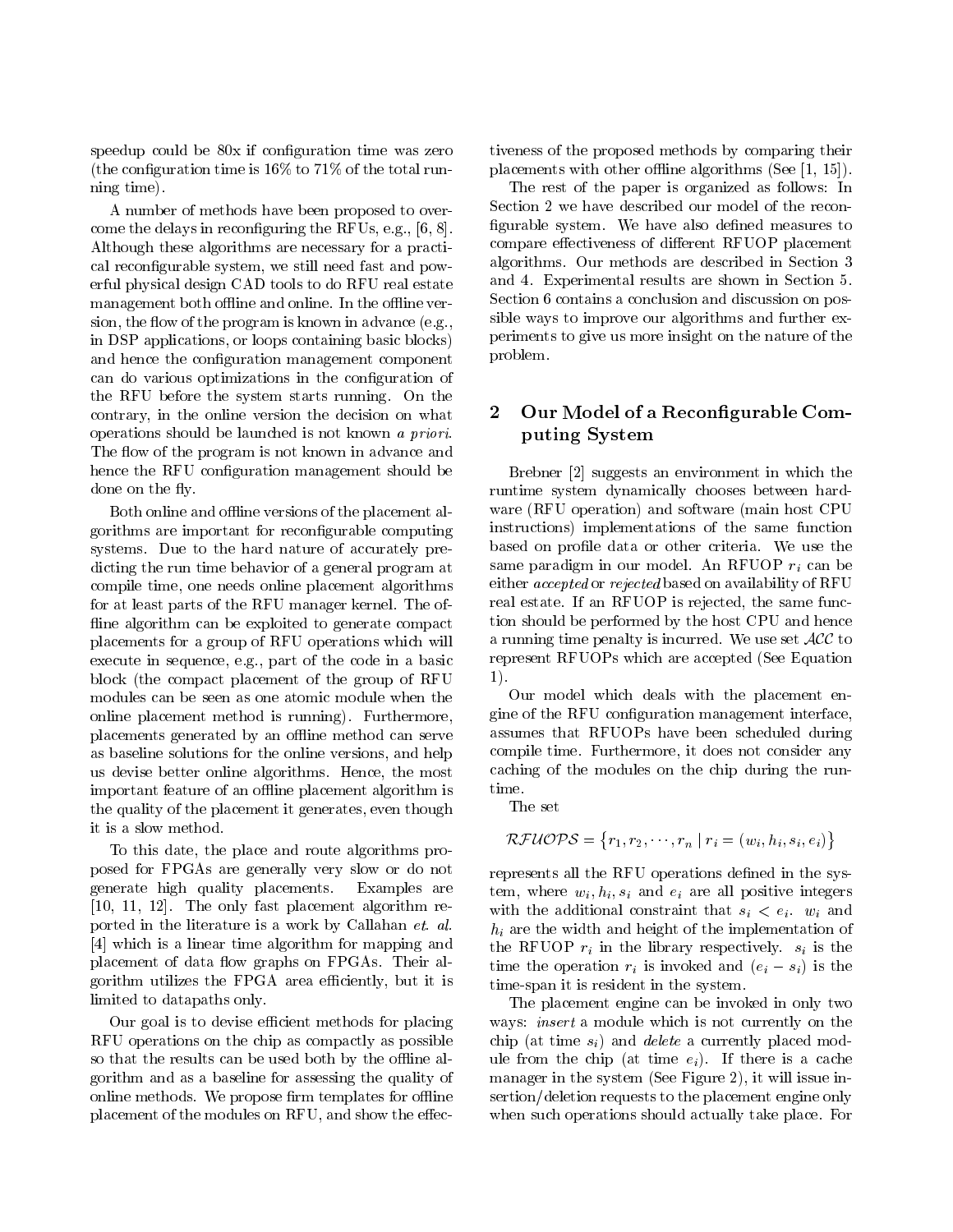example if an RFUOP is invoked and the cache manager detects that the module is already on the chip, it will issue no requests to the placement engine. On the other hand, if a module which was previously swapped out (placement engine had received a delete command on that RFUOP) and is invoked again, the cache manager will request the placement engine to insert the RFUOP as if it was the first time this RFUOP is being invoked.



Figure 2: A sample model of a reconfigurable computing system

At any given time, there might be a number of modules on the RFU which can perform different operations concurrently. If in such a case a new RFUOP is invoked (cache manager sends an insert request to the placement engine) and there is no space and no idle RFUOP on the chip, then the request is *rejected*. Since the RFU cannot perform the operation, the main CPU should execute instructions to perform the same function, incurring some penalty to the running time. Otherwise (if the RFUOP is accepted), it is loaded onto RFU and executed. We assume that higher levels of the RFU configuration management will block insertion requests for RFUOPs which have not shown performance gains, i.e., the application profile data shows that the time to load the RFUOP plus its execution on the RFU is more than the time to perform the same function on the host CPU on the average.

The set  $ACC$  represents all the RFUOPs which are accepted, in addition to their locations on the chip. Given  ${\mathcal{RFUOPS}}$  and RFU dimensions  $W$  and  $H,$  the placement engine decides where to place RFUOPs.

$$
\mathcal{ACC} = \{ (r_i, x_i, y_i) \mid r_i \in \mathcal{RFUOPS},
$$
  
\n
$$
x_i \geq 0, x_i + w_i < W
$$
  
\n
$$
y_i \geq 0, y_i + h_i < H \} \tag{1}
$$

where  $(x_i, y_i)$  is the coordinate on the RFU where RFUOP  $r_i$  is placed. Obviously, the conditions

$$
W \ge w_i, \quad \forall i = 1 \cdots n
$$

$$
H \ge h_i, \quad \forall i = 1 \cdots n
$$

must be met for all the RFUOPs. Note that the cardinality of  $ACC$  set could be equal to that of  $RFIUOPS$ . Also, it is important to note that the placements in ACC do not allow modules to be placed out of chip boundary (See Equation 1).

The placement of RFUOPs on the RFU can be modeled as a three dimensional floorplanning problem. In a 3-D floorplanning, we have a box whose base is a rectangle with the same dimensions as the RFU (W - H) and its height is the time axis (See Figure 3-a). RFUOPs are also modeled as 3-D boxes (we use  $box(r_i)$  to refer to the corresponding box of the RFUOP  $r_i$ ). The base of the box corresponding to RSU v  $\sigma = \sigma$  is a will consider an  $\sigma$  -  $\sigma$ its height is the time-span the RFUOP resides on the RFU, i.e.,  $(e_i - s_i)$ . So, the end points of the diagonal of  $box(r_i)$  have coordinates  $(x_i, y_i, s_i)$  and  $(x_i + w_i - 1, y_i + h_i - 1, e_i - 1).$ 



Figure 3: (a) The floorplanning box (b) A 3-D floorplan

Horizontal cuts with the floorplanning box correspond to RFU configurations at different points in time. For example, the cut  $t = t1$  in Figure 3 corresponds to Figure 1-b and the cut  $t = t2$  corresponds to Figure 1-c. Boxes corresponding to RFUOPs cannot be placed at any arbitrary point in the RFU box. The base of the RFUOP should be placed on the cut plane corresponding to  $t = s_i$ . However, the base can slide on the cut plane as long as it does not cross the chip boundary or other RFUOP boxes.

 $x_i \geq 0$ ,  $x_i \to x_i$ ,  $\ldots$  both on the complexity of the operation (we assume (1) The penalty in rejecting an RFU operation depends the complexity to be linearly proportional to the size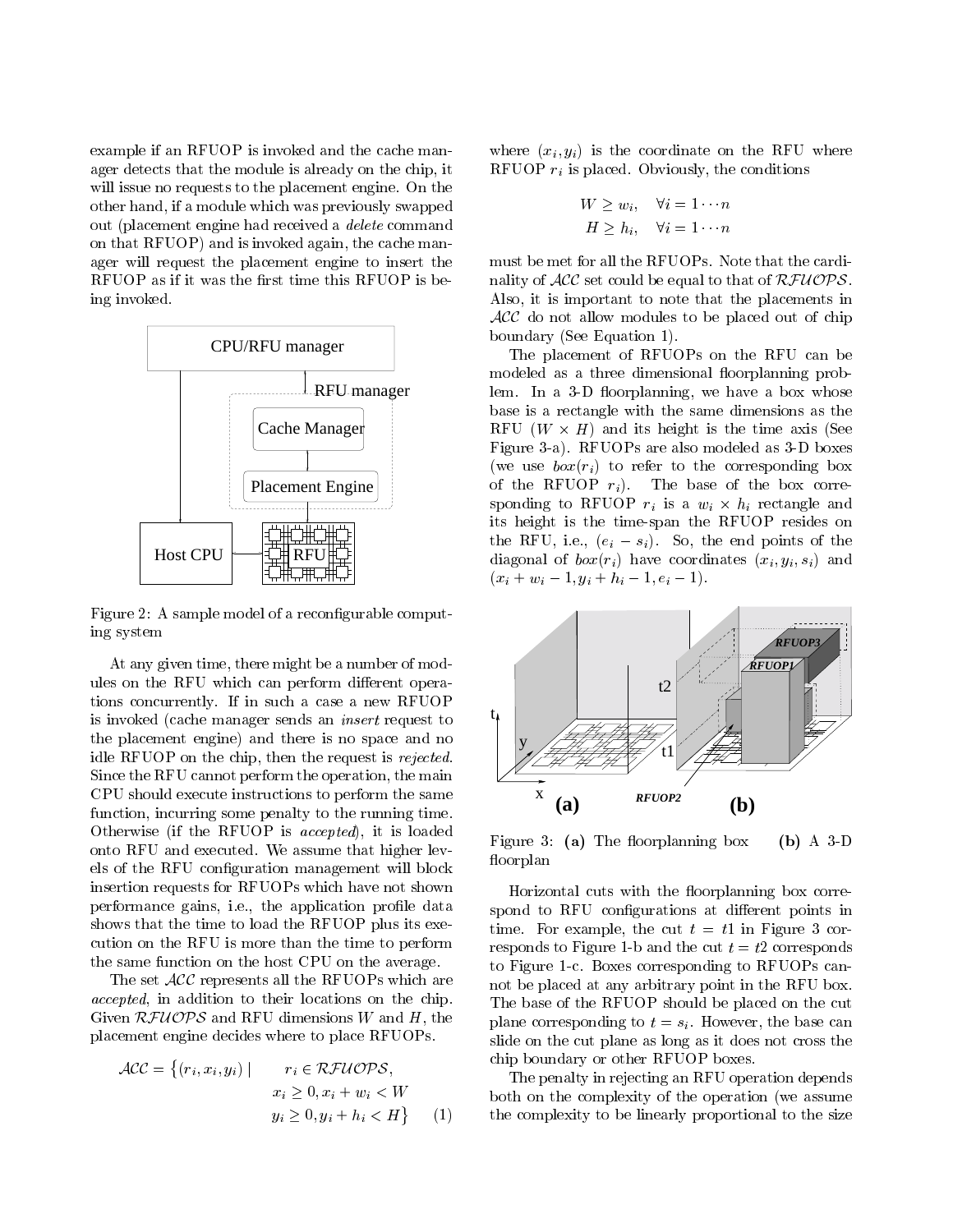of the module implementing the RFUOP) times number of cycles the RFUOP was supposed to take on the RFU. The number of RFU cycles could be an indication of how many times (for example in a loop) the RFUOP is supposed to be executed. We can formulate the penalty of rejecting an RFUOP  $r_i$  as penalty $(r_i)$ defined as:

$$
penalty(r_i) = w_i \times h_i \times (e_i - s_i)
$$
  
= volume(box(t<sub>i</sub>)) (2)

The penalty of a placement  $P \in \text{ACC}$  is defined as the sum of penalties of the rejected modules:

$$
Penalty(P) = \sum_{r_i \in \mathcal{RFU} \cap \mathcal{PS} \text{ and } \exists (r_i, x, y) \in P} penalty(r_i) \qquad (3)
$$

The overlap of a placement  $P \in \text{ACC}$  is defined as the total overlapping volume of all the RFUOP boxes:

$$
Overlap(P) = \sum_{(r_i, x_i, y_i), (r_j, x_j, y_j) \in P} volume(box(r_i) \cap box(r_j))
$$
\n(4)

3-D floorplanning is the problem of finding the placement  $P \in \mathcal{ACC}$  with minimum  $Penalty(P)$  and the additional constraint that no two RFUOP boxes overlap, i.e.,  $\text{Overlap}(P) = 0$ .

### 3 3-D Floorplanner

Four different offline algorithms for the 3-D floorplanning problem are described in [15]. The four methods are briefly described below.

- 1. KAMER-BF Decreasing: In this method, we first sort the RFUOPs based on their box volumes, and eliminate  $(100-X)\%$  smallest RFUOP boxes (X being a parameter. We tried  $X =$  $5, 10, \ldots$ ). Then keeping the same temporal order as the original input, give the remaining RFUOPs (largest  $X\%$  modules) as the input to our best online algorithm. For a description of the KAMER-BF online algorithm see [1]. The reason behind eliminating the small RFUOP boxes is that, intuitively, small modules fragment the 3-D floorplan and block larger ones (with higher volume and hence larger penalties of rejection) from being placed.
- 2. Simulated Annealing (SA): Starting from an empty 3-D floorplan, use a simulated annealing method to accept or reject RFUOPs, trying to minimize the penalty of the 3-D placement while avoiding overlaps.
- 3. Low-temperature Annealing (LTSA): Starting from the placement generated by KAMER-BF Decreasing- $X\%$  use low-temperature annealing to add/remove RFUOPs to/from  $ACC$  list. All RFUOPs are considered for placement (not only the  $X\%$  largest placed by the online method). An RFUOP accepted by the online method might be rejected or displaced based on the annealing decisions.
- 4. Zero-temperature Annealing (ZTSA): Starting from the placement generated by KAMER-BF Decreasing- $X\,\%$  use zero-temperature annealing to add as many  $(100 - X)\%$  smallest RFUOP boxes to the  $ACC$  list as you can, trying to monotonically decrease the penalty of the placement. In contrast to LTSA method, the RFUOP boxes placed by the online algorithm are not removed or displaced. This method is greedy and much faster than LTSA.

(4) Another more effective, faster method called Best Fit Offline Placement (BFOP) can be added to the above list. This method is not annealing based, so it completes quickly, as compared with the three annealing algorithms above.

> In this method, we sort the RFUOPs according to their volume. Then, we place the modules (largest to smallest) in areas of the floorplan with the best available space. If a position can accommodate the module, i.e. adding the RFUOP will result in  $\text{Overlap}(P) = 0$ , then the algorithm will consider placement at that position. In addition, the position must be an upper-left or lower-right corner. Intuitively, an upper-left corner can be defined as any position  $(x_i, y_i)$  such that there is a placed RFUOP at  $(x_i - 1, y_i)$  and  $(x_i, y_i - 1)$ . Likewise, an lower-right corner  $(x_i, y_i)$  has a placed module at  $(x_i + 1, y_i)$  and  $(x_i, y_i + 1)$ .

> By iterating through the floors between the times  $s_r$ and  $e_r$  (where  $s_r$  and  $e_r$  are the start and end times of the RFUOP considered for placement), we find all the possible corners for placement. The corners have an associated rectangular area. The RFUOP is placed in the corner so that the leftover free area is minimized. The corner chosen has the smallest remaining room after the RFUOP is placed. This method is similar to the 2-D online placement in KAMER BF Decreasing; only here, the RFUOP must fit in the three dimensional area whereas [15] (KAMER BF Decreasing) considers only the one time slice (2-D placement). The problem is similar to the well studied 2-D bin-packing which is an extension of the classical one-dimensional bin-packing.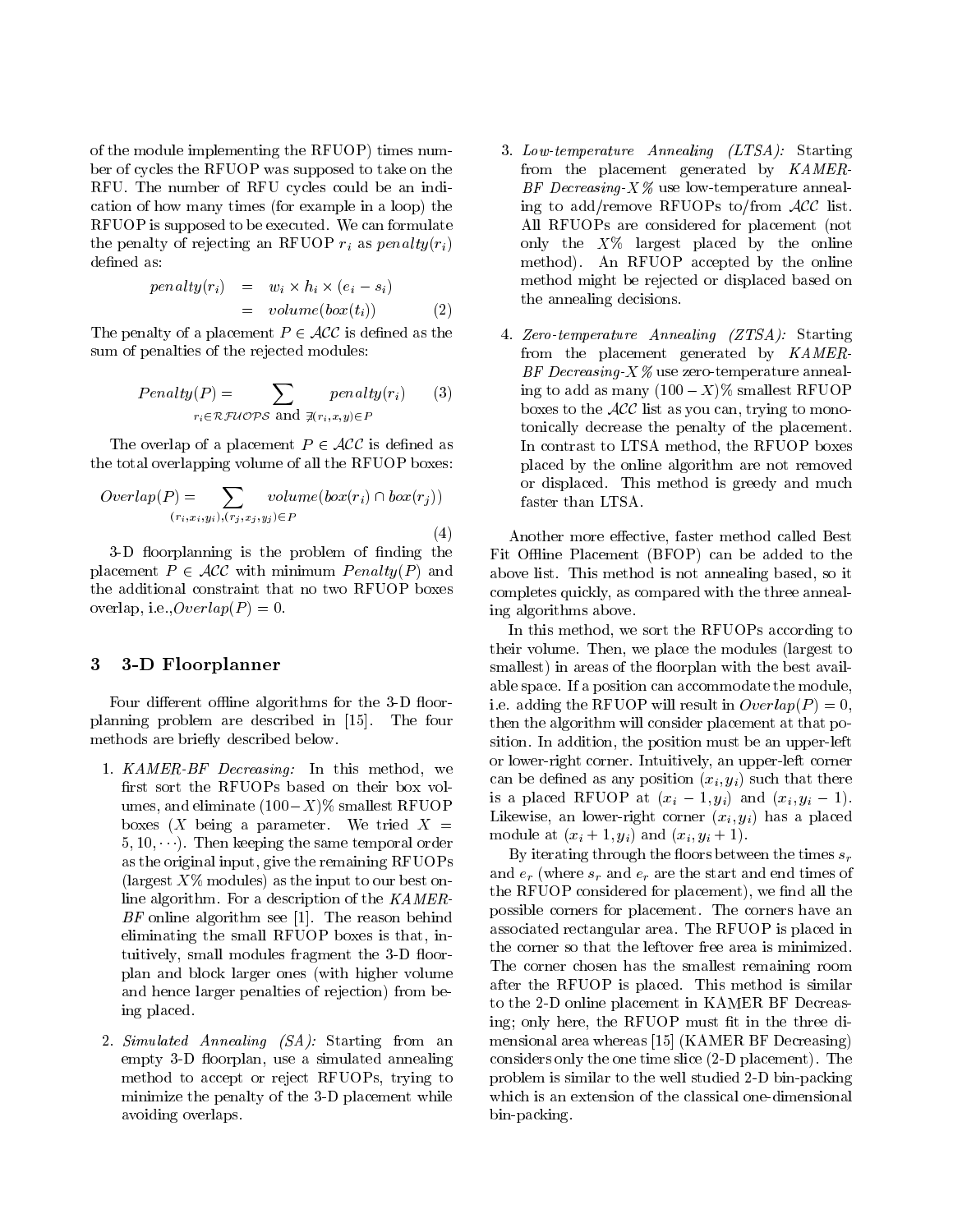

Figure 4: Example of ULC and LRC

#### $\overline{\mathbf{4}}$ Templates

Every RFUOP can be thought as a template. Simply stated, a template is the shape of the operation as it is placed on the reconfigurable unit. A RFUOP can have many templates each of which may give different benefits  $(\text{area}/\text{power}/\text{delay}/\text{etc.})$ . A hard template has only one shape, therefore the RFUOP must be placed as that shape. On the other end of the spectrum, a soft template can assume any shape. Obviously, a soft template would yield a fully packed recon figurable unit. Unfortunately, it takes a tremendous amount of time to reshape an RFUOP since you must physically redesign the operation to fit the given area  $\overline{5}$ and shape.

In order to gain the flexibility of a soft template and not sacrifice the quick placement time of a hard template, we introduce the idea of a firm template. A firm template can be hierarchically broken into smaller templates. Associated with each RFUOP we have a set of pre-designed templates, where each template specifies the RFUOP at the routing level. Templates exist for commonly used operations (like adders and multipliers). An operations without a template will have to be custom mapped to the RFU, i.e., placed as a hard template.

The firm template gives you more flexibility in placing the RFUOP. For example, the dimensions of the RFUOP can be mutated to better fit the free area of the reconfigurable unit. The firm template allows splitting the RFUOP into several pieces. By splitting the RFUOP into multiple pieces, the floorplan will become less fragmented since the small unused areas are more likely to be filled. This keeps the larger areas free and will increase the number of RFUOPs that can be placed.

While a firm template is much simplier than a soft template, it still adds complexity to the original hard template. Firstly, a split template has connections between the individual pieces. Also, the RFUOP needs a regular internal structure (e.g., a ripple carry adder is composed of many full adders). Futhermore, we assume there is a fast template routing method which will handle the necessary connections between split pieces.

When splitting a RFUOP into x pieces, the operation can be divided in a variety of different ways. A RFUOP with dimensions  $(w_i, h_i)$  can be divided such that there are x pieces with dimensions  $(w_i/x, h_i)$  or x pieces with dimensions  $(w_i, h_i/x)$ . We will call the former a width split and the latter a height split. A best split occurs when you divide an operation either by width or height, depending on their relative lengths. If the  $w_i \geq h_i$ , best split will perform a width split. Else, best split will perform a height split. Another method called worst split, does the exact opposite of best split (doing a height split if  $w_i \geq h_i$  and a width split otherwise). Intuitively, best split will place more modules since the split modules have a similar width and height. Worst split will create x modules that are horizontally or vertically narrow. It is more likely that there are x free areas for modules with a moderate width and height (best split) as opposed to x free areas with a large width or height (worst split).

### 5 Experimental Results

We use the model described in Section 2 for our insert/delete events. We generated different data sets containing the invocation of the RFUOPs. Each data set is a sequence of insertion and deletion of RFUOPs sorted by the time they occur. The events are uniformly distributed on the timeline with average density of <sup>D</sup> RFUOPs on the chip at any given time, <sup>D</sup> being a parameter of the input file. We have simulated the running of a program on the reconfigurable computing system by placing as many RFUOP boxes on the 3-D floorplan as we can. The modules which we cannot place on the RFU-time volume are rejected.

The data files are called Xnnnn (see Table 1) where the variable 'X' is the class of RFUOP module width/height distributions and 'nnnn' is number of insertion events (we have done experiments with 'nnnn' being 50, 100, 200, 1024 and 2048).

The penalty reported in the following tables is the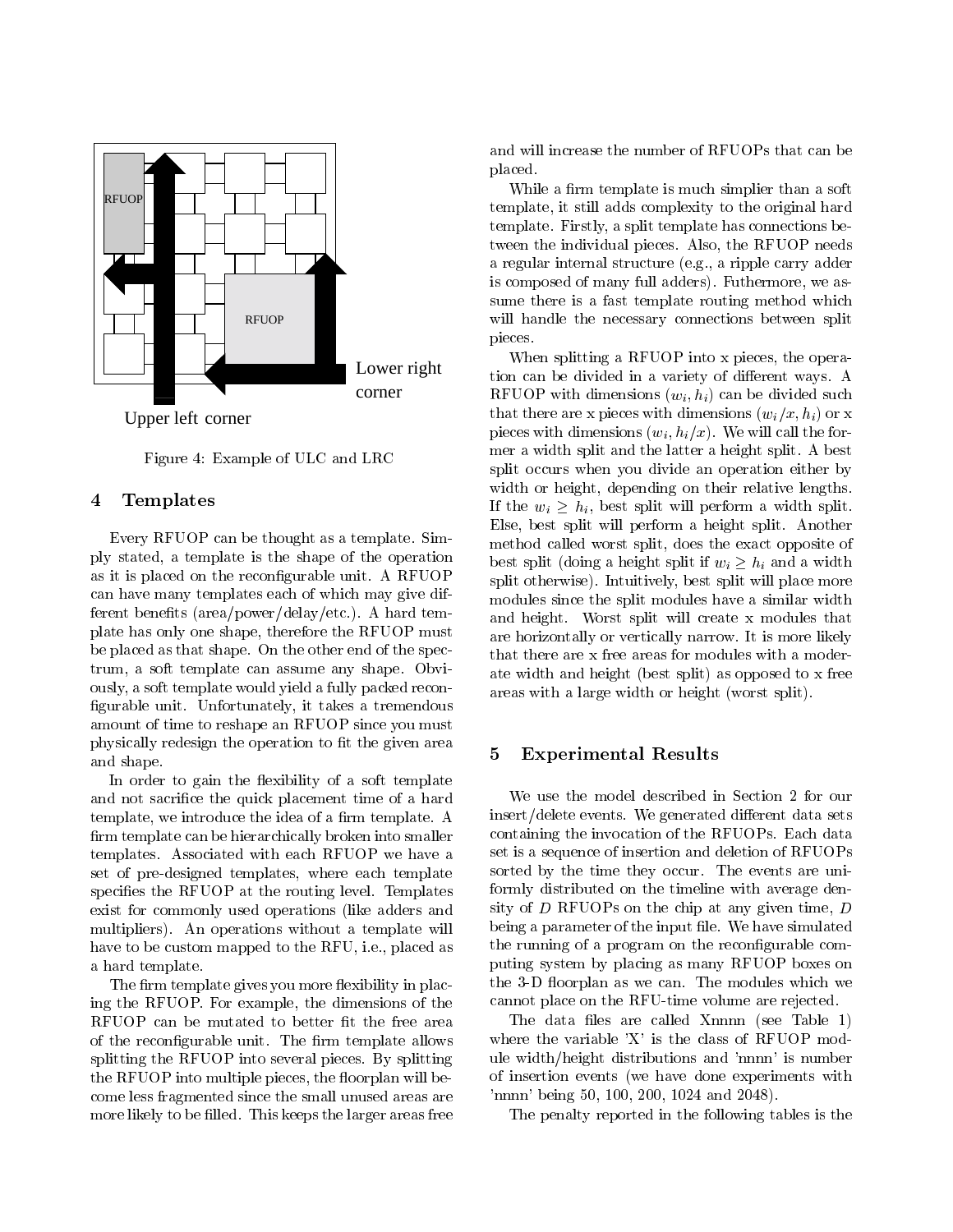| <b>DULLUI</b> |         |                  |    |      |     |     |       |
|---------------|---------|------------------|----|------|-----|-----|-------|
| Τi            | Disri-  | Chip             |    | Avg  | Max | Min | Data  |
| can           | bution  | Size             |    | len  | len | len | class |
| gives         | Uniform | $50 \times 50$   | 5  | 16.5 | 30  | 3   | Tiny  |
| for p         | Uniform | $70 \times 70$   | 10 | 16.5 | 30  | 3   | Small |
| $\alpha$ rigi | Uniform | $100 \times 100$ | 30 | 16.5 | 30  | 3   |       |

Table 1: Description of different data classes.  $D$  is the density (average number of RFUOPs in the system at any time-slice).

| tran         | <b>BFOP</b> | <b>ZTSA</b> | <b>LTSA</b> | <b>KAMER</b> | Data               |
|--------------|-------------|-------------|-------------|--------------|--------------------|
| sam          |             |             |             | <b>BFD</b>   | file               |
| resu<br>rota | 125556      | 149194      | 148975      | 213153       | Tiny <sub>50</sub> |
| proy         | 201055      | 261549      | 225603      | 307879       | Tiny100            |
| han          | 350969      | 486376      | 287153      | 508923       | Small100           |
| tle t        | 313146      | 571716      | 359980      | 612623       | Small200           |
| DOO          | 180679      | 282587      | 213036      | 456627       | A <sub>100</sub>   |

Table 2: Comparison of 3-D placement costs

same as Equation 3 (sum of box volumes of rejected RFUOPs).

Table 2 shows the superiority of BFOP to the 3-D placement algorithms in [15], also described in Section 3. BFOP outperforms the other 3-D algorithms in almost every case. For this reason, we will use the results from RFOP as a base case for our firm template  $\overline{6}$ results from BFOP as a base case for our firm template analysis.

Table 3 shows the results of splitting the module into x pieces (where x varies from 1 to 6). Split x pieces is the penalty or the area of the rejected RFUOPs. Ratio is a comparison between the current split number and the results when no splitting is allowed  $(x =$ 0). We use BFOP in order to place the RFUOPs. The RFUOPs are split only if placement of the unsplit module is unsuccessful. Of course, every portion of the split template must be placed or the RFUOP is rejected. We assume that all routing between split templates can be done in a routing channel (as is typical of most reconfigurable computing systems). The results reported use the best split heuristic. Experiments using width split, height split and worst split were not reported since the best split cost is superior. As you can see, increasing the number of pieces al ways decreases the penalty. But the percentage cost decrease lessens the more you split the module. There is an average increase of 23% from no splits to breaking the module into 2 parts. Compare this to the 3% decrease in penalty when going from 5 pieces to 6 pieces. In the worst case, the split x pieces modules will be placed in the same position as split x-1 pieces. Keep in mind that increased splitting adds more routing that may not fit in the routing channels. Also, splitting complicates the management of RFUOPs. Thus, it is sensible to split the operations into two or three pieces.

 50 Uniform gives the results when the rotated module is allowed 70 Uniform for placement. BFOP will place the module with its <u>--- I see the dimensions</u> or with its rotated dimensions de-Table 4 shows the results of BFOP when template can assume multiple shapes. The rotation column pending on which "fits" the best. The median column shows the results when BFOP considers the original and median dimensions. The median dimensions transform the RFUOP into a square while keeping the same area. The median and rotate column gives the results when BFOP considers the original, median and rotated dimensions. The results show that much improvement can be gained from rotation. On the other hand, the results from the median dimensions give little to no improvement. A possible explanation for the poor results may be due to early fragmentation of the floor which blocks the s maller modules from being placed. The ratio column is always a comparison with BFOP without splitting, only considering the original dimensions.

## 6 Conclusion and Future Work

We summarized the results of previous work on floorplanning for reconfigurable systems and showed why it is important to deal with both online and of fline placement algorithms. We introduced the ideas of a firm template and showed its benefits in offline floorplanning algorithms.

Extensive studies should be done to find realistic benchmarks for reconfigurable computing environments. These benchmarks should address the distribution of module dimensions for RFUOPs, pattern of invocation, penalty of rejection and performance gains when performing RFUOPs.

Routing of the split RFUOP needs to be considered in more detail. A router for these split modules for both the routing channel and through the cells of the floor itself should be studied.

Also, a study of firm templates in online floorplanning algorithms should be addressed. The firm templates give the possiblity of decreasing the penalty of an online algorithm since more modules can be placed. This leads to increased performance. But, placing the firm templates increases the run time of the online algorithm. This cost/benefit tradeoff needs further attention.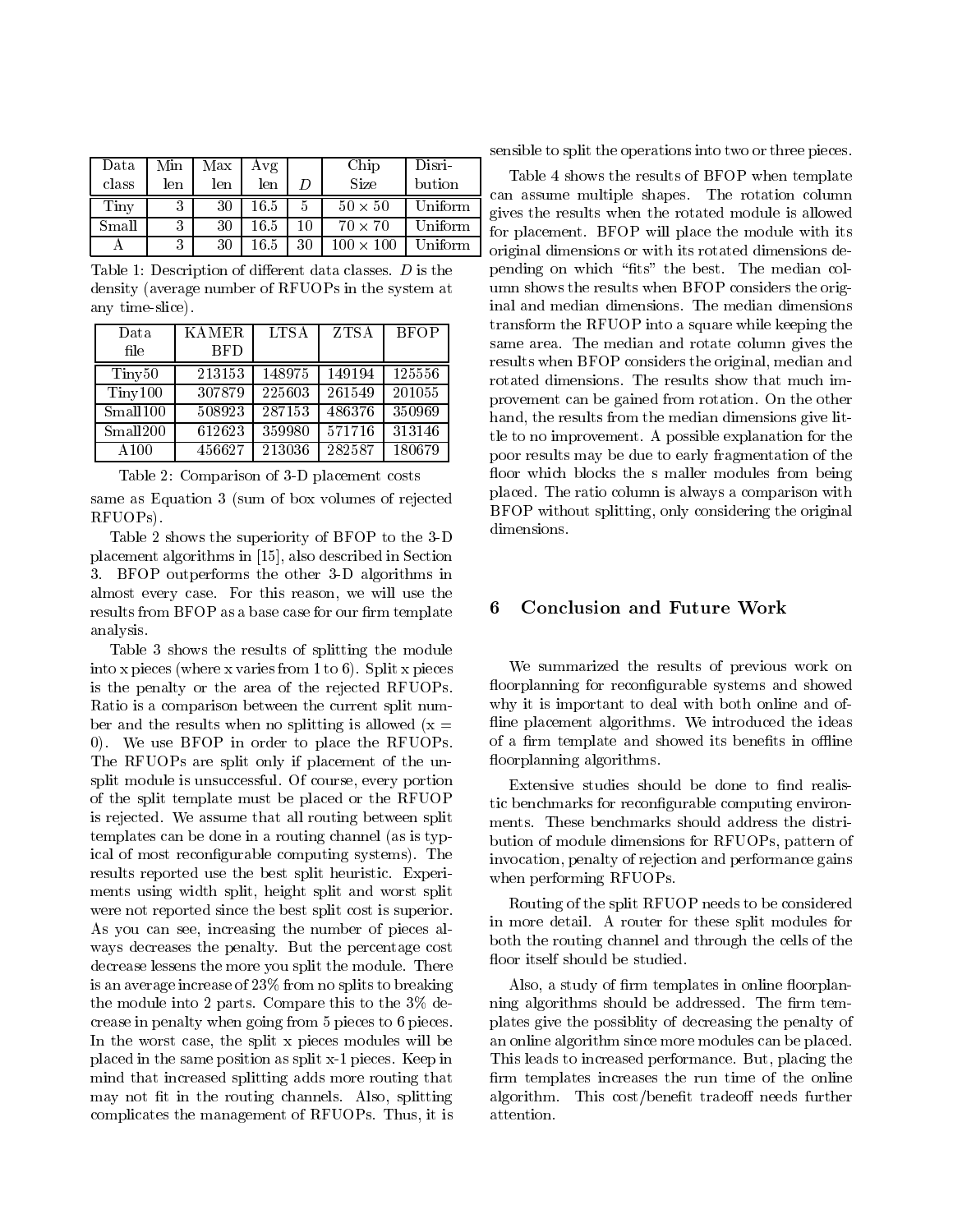| Data                 |        |                      | <b>BFOP</b> |        | Split 2 |           | Ratio  |           |  |  |                                     |               |  |
|----------------------|--------|----------------------|-------------|--------|---------|-----------|--------|-----------|--|--|-------------------------------------|---------------|--|
| Set                  |        |                      |             |        | pieces  |           |        |           |  |  |                                     |               |  |
| Tiny <sub>50</sub>   |        | 125556               |             |        | 94876   | $75.56\%$ |        |           |  |  |                                     |               |  |
| Tiny100              |        | 201055               |             |        | 177997  | 88.53%    |        |           |  |  |                                     |               |  |
| Small100             |        | 350969               |             |        | 262174  | 74.70%    |        |           |  |  |                                     |               |  |
| Small200             |        | 313146               |             |        | 214200  | 68.40%    |        |           |  |  | Data                                |               |  |
| Small1024            |        | 2488566              |             |        | 1806956 | 72.61%    |        |           |  |  | Set                                 |               |  |
| $\overline{A100}$    |        | 180679               |             |        | 142356  | 78.79%    |        |           |  |  | T <sub>iny50</sub>                  |               |  |
| A1024                |        | 7388012              |             |        | 6220709 | 84.20%    |        |           |  |  | Tiny100                             |               |  |
| avg                  |        |                      | n/a         |        | n/a     | 77.54%    |        |           |  |  | Small100                            |               |  |
|                      |        |                      |             |        |         |           |        |           |  |  | Small200                            |               |  |
| Data                 |        | Split $\overline{3}$ |             | Ratio  |         | Split 4   |        | Ratio     |  |  | Small1024                           |               |  |
| Set                  |        | pieces               |             |        |         | pieces    |        |           |  |  | A100                                |               |  |
| Tiny <sub>50</sub>   |        | 82836                |             | 65.98% |         | 82836     | 65.98% |           |  |  |                                     | A1024         |  |
| Tiny100              |        | 116629               |             | 58.01% |         | 147920    |        | 73.57%    |  |  | avg                                 |               |  |
| Small100             |        | 249245               |             | 71.02% | 246569  |           | 70.25% |           |  |  |                                     |               |  |
| Small200             |        | 181341               |             | 57.91% |         | 186105    |        | 59.43%    |  |  | Data                                | $\mathbb N$   |  |
| Small1024<br>1764011 |        |                      |             | 70.88% |         | 1581278   |        | 63.54%    |  |  | Set                                 |               |  |
| A100                 |        | 144800               |             | 80.14% |         | 109772    |        | 60.76%    |  |  | Tiny <sub>50</sub>                  |               |  |
| A2048                |        | 5598256              |             | 75.77% |         | 5333699   |        | 72.19%    |  |  | Tiny100                             |               |  |
| avg                  |        | n/a                  |             | 68.53% |         | n/a       |        | 66.53%    |  |  | Small100                            | $\frac{1}{2}$ |  |
| Data                 |        | Split 5              |             | Ratio  |         | Split 6   |        | Ratio     |  |  | Small200                            | ્             |  |
| Set                  |        | pieces               |             |        |         |           | pieces |           |  |  | Small1024                           | 25            |  |
| Tiny <sub>50</sub>   |        | 82836                |             | 74.81% |         | 84252     |        | 67.10%    |  |  | A100                                |               |  |
| T <sub>iny100</sub>  | 122606 |                      |             | 64.68% |         | 134807    |        | 67.05%    |  |  | A2048                               | 75            |  |
| Small100             |        | 224664               |             | 76.44% |         | 244141    |        | 69.56%    |  |  | avg                                 |               |  |
| Small200             |        | 161250               |             | 67.29% |         | 229967    |        | 73.44%    |  |  | Table 4: The Me                     |               |  |
| Small1024            |        | 1477481              |             | 72.51% | 1751771 |           |        | $70.39\%$ |  |  | columns show th                     |               |  |
| A100                 |        | 104756               |             | 78.70% |         | 160230    |        | 88.68%    |  |  | ing BFOP while<br>tio is a comparis |               |  |
| A2048                |        | 5072298              |             | 78.60% |         | 5591227   |        | 75.68%    |  |  | inal dimensions.                    |               |  |
| avg                  |        | n/a                  |             | 59.97% |         | n/a       |        | 56.75%    |  |  |                                     |               |  |

Table 3: The Split x pieces columns show the penalties for different data sets using BFOP while splitting the RFUOPs into x pieces. Ratio is a comparison when splitting is not allowed (the BFOP column)

| Data               | <b>BFOP</b> |     | Rotation |        | Ratio     |       |  |
|--------------------|-------------|-----|----------|--------|-----------|-------|--|
| Set                |             |     |          |        |           |       |  |
| Tiny <sub>50</sub> | 125556      |     |          | 82576  | 65.77%    |       |  |
| Tiny100            | 201055      |     |          | 128125 | 63 73%    |       |  |
| Small100           | 350969      |     | 246659   |        | 70.28%    |       |  |
| Small200           | 313146      |     | 231189   |        | 73.83%    |       |  |
| Small1024          | 2488566     |     | 1956808  |        | 78.63%    |       |  |
| A100               | 180679      |     |          | 156024 | $86.35\%$ |       |  |
| A1024              | 7388012     |     | 6199460  |        | $83.91\%$ |       |  |
| avg                |             | n/a |          | n/a    | 74.64%    |       |  |
|                    |             |     |          |        |           |       |  |
| Dat a              | Median      |     | Ratio    |        | Median/   | Ratio |  |
| Set                |             |     |          |        | rotation  |       |  |

| Data      | Median  | Ratio   | Median/  | Ratio     |
|-----------|---------|---------|----------|-----------|
| Set       |         |         | rotation |           |
| Tiny50    | 103630  | 82.64%  | 78988    | $62.91\%$ |
| Tiny100   | 181922  | 90.48%  | 108081   | 53.76%    |
| Small100  | 290633  | 82.81%  | 234310   | 66.76%    |
| Small200  | 312254  | 99.72%  | 201418   | 64.32%    |
| Small1024 | 2509154 | 100.83% | 2025975  | 81.41%    |
| A100      | 197427  | 109.27% | 180110   | 99.69%    |
| A2048     | 7512160 | 101.58% | 6143759  | 83.16%    |
| avg       | a<br>n, | 95 33%  | ıа<br>n, | 73.14%    |

 $\frac{1}{2}$  able 4: The Median, Rotation, and Median/Rotation Small200 161250 67.29% 229967 73.44% columns show the penalties for dierent data sets us-Small1024 1477481 72.51% 1751771 70.39% ing BFOP while considering multiple dimensions. Ra-A100 IS a comparison with BFOP allowing only the orig-